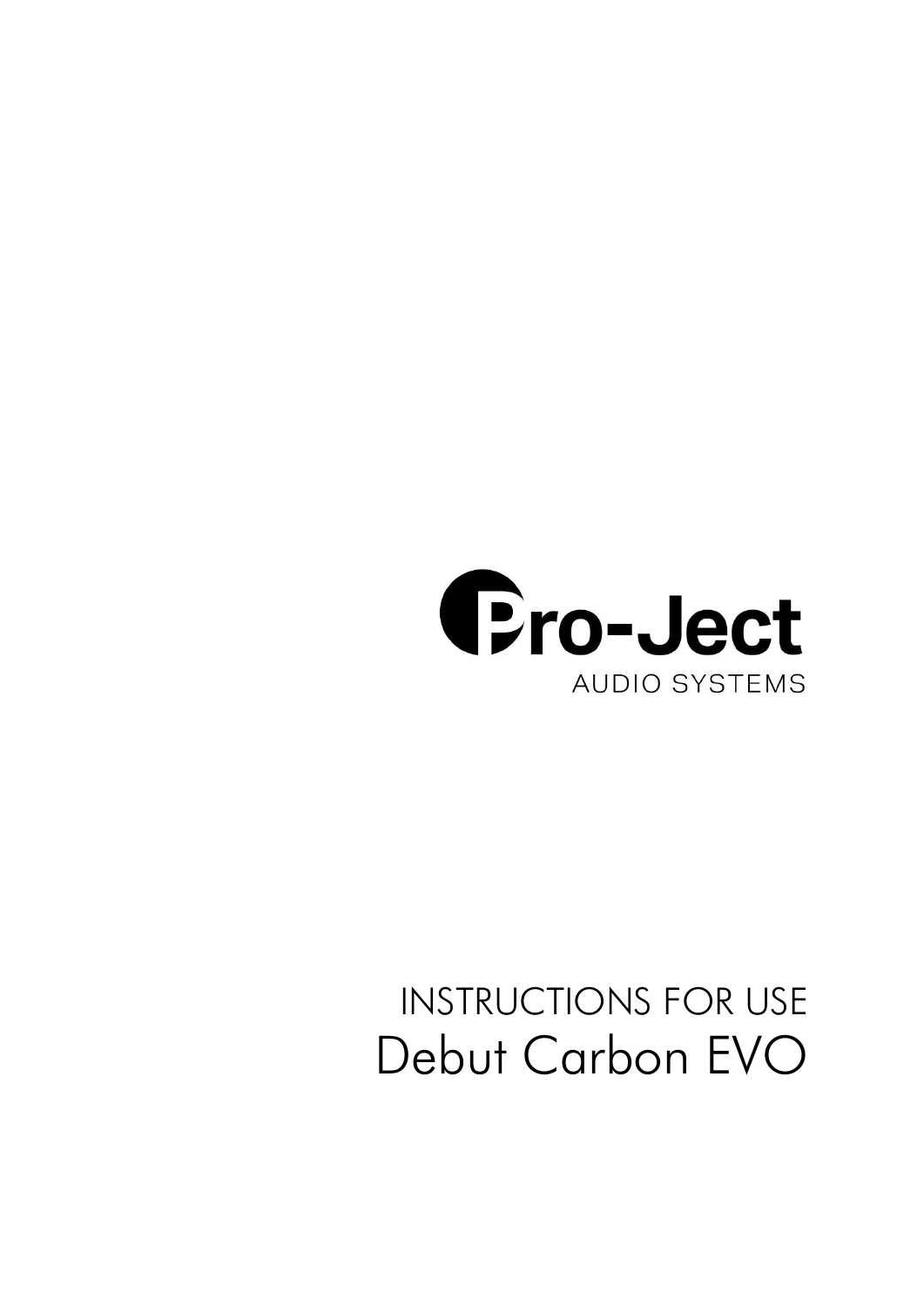



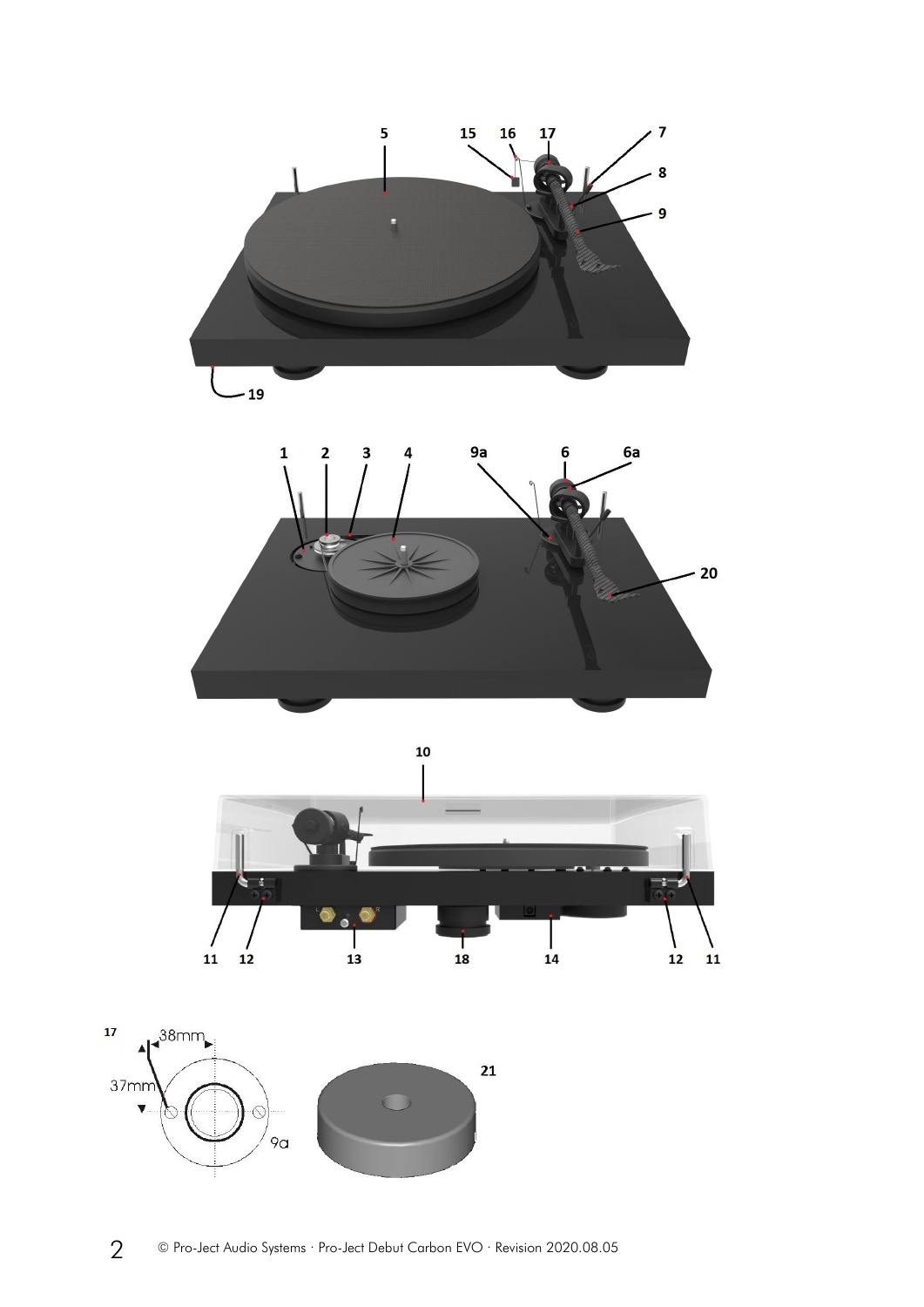## Pro-Ject Debut Carbon EVO

## Controls, features and connections

- (1) Motor with TPE damped flange
- (2) Stepped drive pulley
- (3) Drive belt
- (4) Sub-platter
- (5) Platter TPE damping and felt mat
- (6) Tonearm counterweight 6a Downforce scale
- (7) Tonearm lift lever
- (8) Tonearm rest and removable transport lock
- (9) Tonearm tube 9a Tonearm base
- (10) Lid
- (11) Lid hinges
- (12) Hinge fasteners
- (13) Phono output sockets and earth connection
- (14) Power supply socket
- (15) Anti-skating weight
- (16) Anti-skating weight support hoop
- (17) Anti-skating weight adjustment scale
- (18) Height adjustable feet with TPE damping
- (19) Speed selector
- (20) Headshell with finger lift and fitted Ortofon 2M RED or Sumiko Rainier cartridge
- (21) Single adapter
	- Signal cable Connect IT E RCA (not shown)
		- 78 rpm round belt (not shown)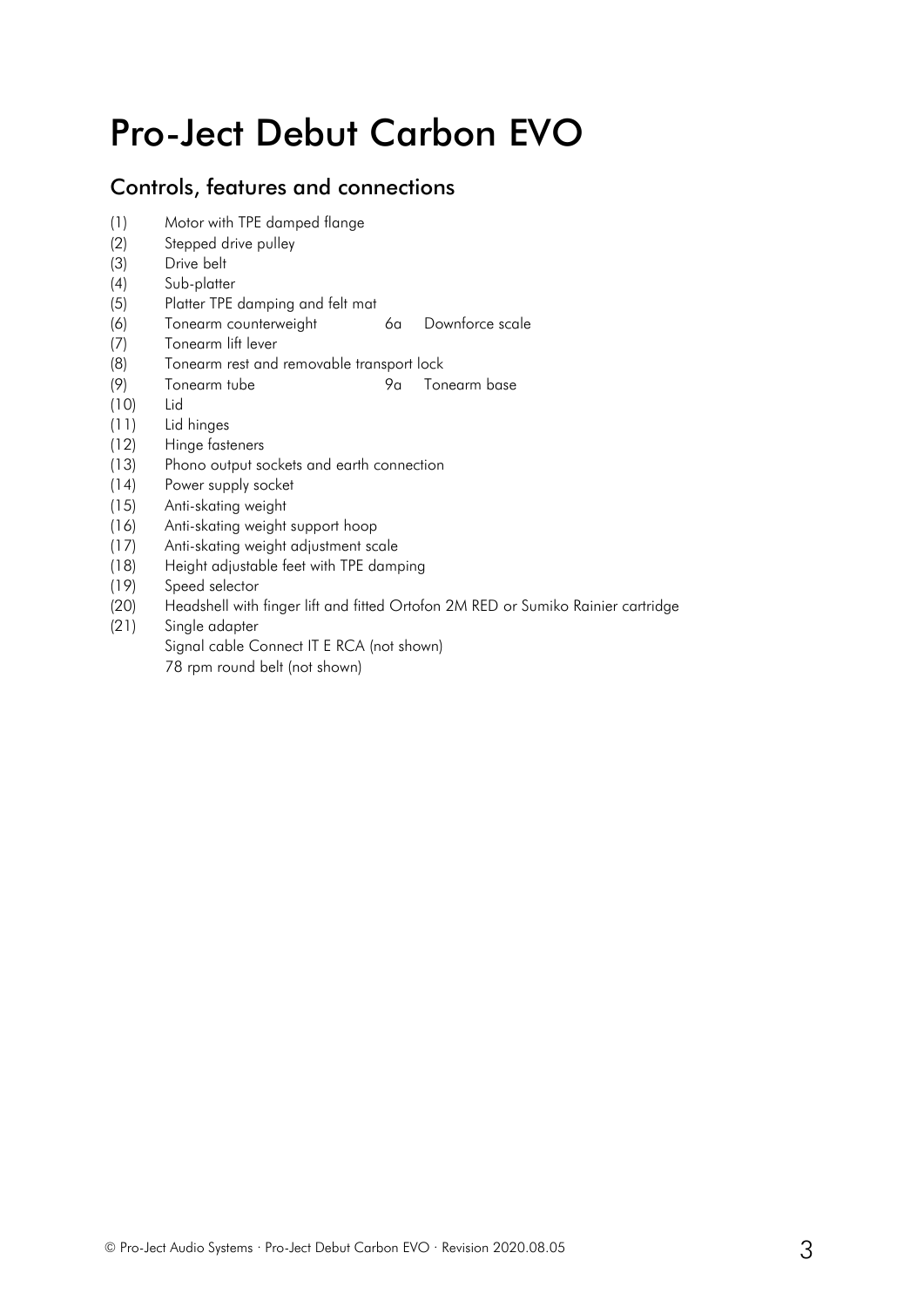Dear music lover,

Thank you for purchasing a Pro-Ject Audio record player.

In order to achieve maximum performance and reliability with this record player you should study these instructions for use carefully.



*Warning of a hazard for the user, the unit or possible misuse.*

*Important notice.*

The following instructions for adjusting the cartridge are provided in case the cartridge is replaced by a different model at a later date.

During assembly and adjustment of the deck small parts could be lost if not carefully placed in a suitable receptacle. Before starting to assemble, get familiar with the parts listed above and correspondingly numbered in the technical drawings above.

## Safety instructions

The power supply is used to connect and disconnect the unit from the mains. Make sure that the plug *is easily accessible at all times. Hold the plug when unplugging the power cord. Never handle the power cord while your hands are wet or damp.*



*Avoid letting liquids enter the device. Never place any item containing liquid, like a flower vase, on or near the device. Never spill any liquid on the device. Never place any naked flame sources, like lighted candles, on or near the device. The product shall not be used in damp or wet locations, next to a bathtub, sink, swimming pool or any other similar conditions.*

*Keep plastic bags away from children to prevent any risk of suffocation.*

#### Set-up

The deck is supplied partially disassembled and carefully packaged for safe transport. Carefully remove all parts from the transport packaging.

Make sure the surface you wish to use the turntable on is level (use a spirit level) before placing the turntable on it. Remove the transport lock (8) from the tonearm. Store it in the original packaging so it is available for any future transportation.

Fit the drive belt (3) around the hub (4) and the smaller diameter part of the motor pulley (2). Avoid getting sweat or grease on the belt as these will deteriorate the performance and reduce the belt's lifespan. Use absorbent kitchen paper to remove any oil or grease from the outer edge of the hub and the belt. Fit the platter (5) and felt mat over the spindle of the hub (4).

#### Cartridge downforce adjustment

The counterweight (6) supplied is suitable for cartridges weighing between  $5 - 8.5g$  (Ortofon 2M Red, Sumiko Rainier - weight no. 08).

Pushing carefully, turn the counterweight (6) onto the rear end of the tonearm tube (9), so that the downforce scale (6a) shows towards the front of the player. Lower the armlift and position the cartridge in the space between arm rest and platter. Carefully rotate the counterweight (6) until the armtube balances out. The arm should return to the balanced position if it is moved up or down. This adjustment must be done carefully. Do not forget to remove the cartridge protection cap if fitted.

Once the arm is correctly balanced return it to the rest. Hold the counterweight (6) without moving it, and gently revolve the downforce scale ring (6a) until the zero is in line with the anti-skating prong (17). Check whether the arm still balances out.

Rotate the counterweight counter clockwise (seen from the front) to adjust the downforce according to the cartridge manufacturer's recommendations. One mark on the scale represents 1 mN (= 0.1g / 0.1 Pond) of downforce.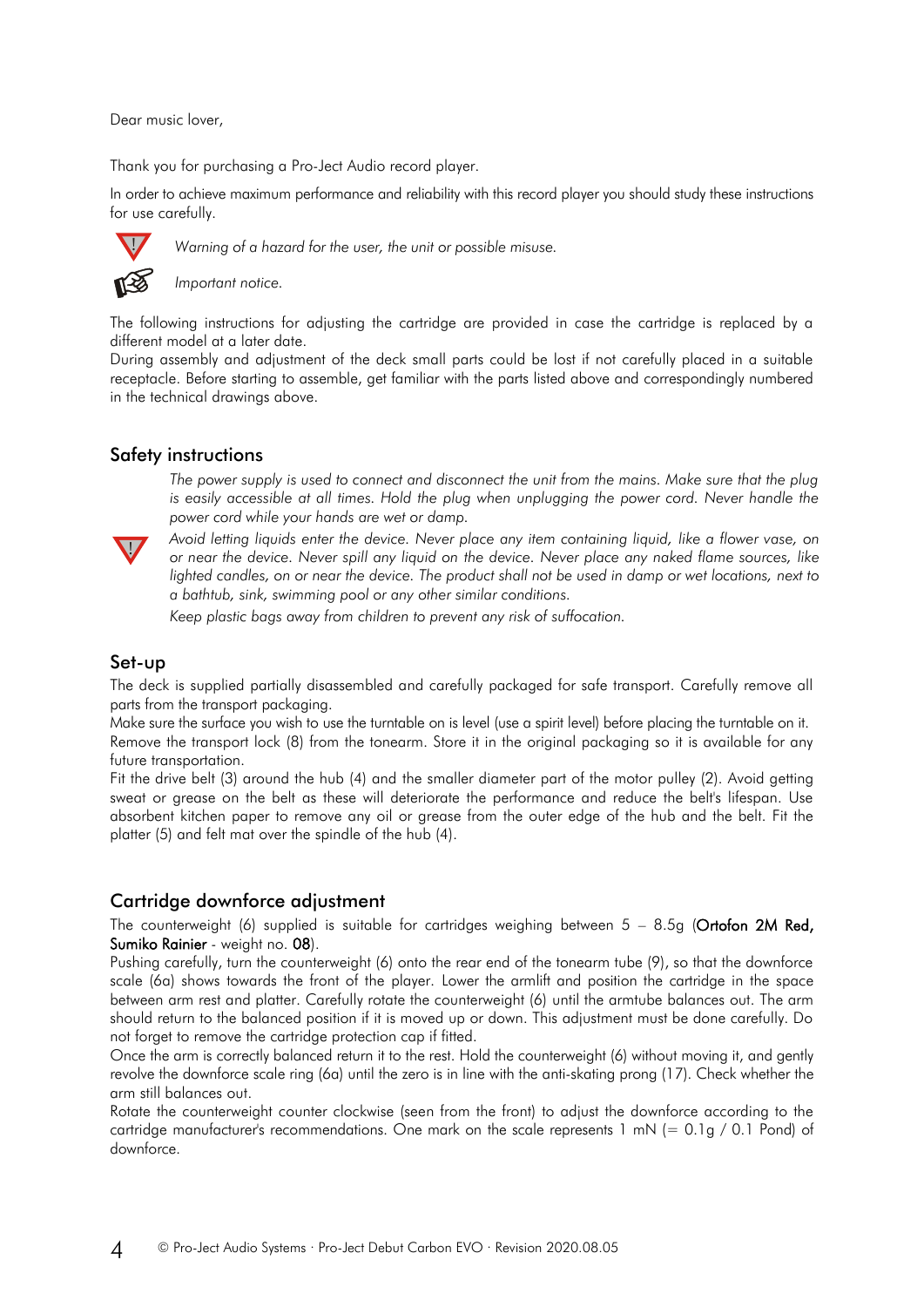

*Please note: Adjust the downforce prior to installing the anti-skating weight. The recommended downforce for the Ortofon 2M RED cartridge is* 17.5mN*. The recommended downforce for the Sumiko Rainier cartridge is* 20mN*.*

## Anti-skating force adjustment

The anti-skating force must be adjusted corresponding to the downforce as follows:

| Downforce       | Groove in the stub (17)            |
|-----------------|------------------------------------|
| 10 - 14mN       | 1 <sup>st</sup> from bearing rings |
| $15 - 19$ mN    | $2nd$ "                            |
| 20mN and bigger | ⊪ ard                              |



Slip the loop of the anti-skating weight's thread over the second groove of the stub to set the correct antiskating force for the factory-fitted cartridge. Feed the thread through the loop of the wire support (15).

## Connection to the amplifier

The record player has gold plated female RCA Phono sockets (13) so you can substitute the interconnect cables supplied with higher quality cables such as the Pro-Ject Connect IT C, CC or Si interconnect cables for connection to the amplifier if you wish.

Use the Phono input (sometimes labelled gram, disc or RIAA) on your amplifier. Make sure that the phono input offers correct matching and amplification for the type of cartridge used. Line inputs (such as CD, Tuner, Tape or Video) are not suitable.

Take care to connect the left and right channels correctly. The right channel is usually marked red, the left channel black or white. Check the manual supplied with your amplifier for relevant information. The earthing wire of the tonearm lead should be connected to the earth terminal on your amplifier (if provided).

If your amplifier does not have an input suitable for phono cartridges you will require a separate phono amplifier stage for MM or MC cartridges which is then connected between the record player and a free line level input of the amplifier.

For detailed product information regarding Pro-Ject Audio interconnect cables and phono amplifiers please refer to the Pro-Ject web site **www.project-audio.com.** 



*The recommended load impedance for the factory fitted cartridges is:* 47kohms/MM-input

## Mains power connection

The turntable is supplied with the universal power supply with 3 exchangeable sockets adapters suitable for all countries. Select the correct adapter for your country and insert the adapter to the exchangeable part of the power supply.

Connect the low voltage plug from the power supply to the socket (14) on the rear of the record player before connecting the power supply to the mains.

## Fitting the lid

Fit the lid (dust cover 10) carefully over the hinge prongs and adjust the screws (12) until the lid stays open where you want it to without being too stiff to open or close.

## Switching on and off, changing replay speed

The turntable is equipped with a three-position switch for ON/OFF and electronic speed change. To play records at 33 r.p.m. press this switch (19) to the left side. To play records at 45 r.p.m. press this switch (19) to the right side. To be able to play 78 r.p.m. the flat drive belt has to be removed and the round drive belt has to be fitted around the sub-platter (4) and the larger diameter part of the motor pulley (2). To do so, the platter (5) has to be removed.

After the round drive belt, has been fitted, pressing the ON/OFF switch to the right selects 78 r.p.m.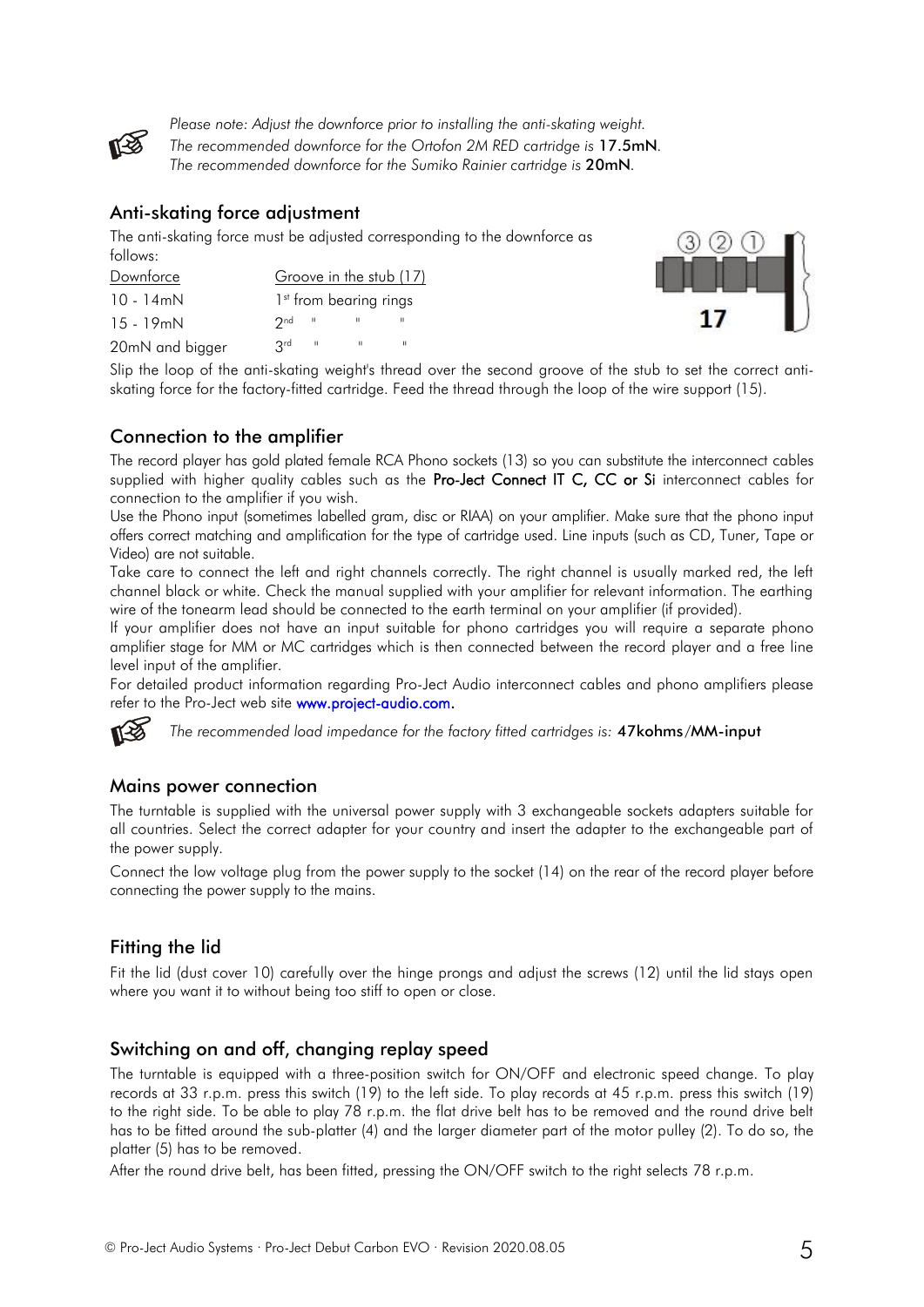

## Useful tips

The record player should be positioned on a low-resonance surface such as wood or multiple layer ply board to avoid structural vibrations disturbing replay.

## Adjusting the azimuth

\*\* The cartridge needle must be vertical in the record groove in order to trace the groove wall modulations correctly.

A small screw at the bearing end of the arm allows incorrect azimuth to be corrected if your needle is not mounted exactly perpendicular to the cartridge body (which is often the case).

Slacken off the screw just enough to be able to revolve the arm tube without applying force. Please note: do not remove the screw completely!

With the aid of a good magnifying glass adjust the needle until it is vertical in the groove (i.e. perpendicular to the record's surface). Ideally this should correspond to the top surface of the cartridge body being parallel to the record surface.

When you are satisfied that the needle is vertical retighten the screw carefully.





Please note: Under no circumstances should the arm tube be adjusted with the needle still in the *record groove! Irreparable damage may be caused to the cantilever suspension! The arm must be lifted to make each adjustment and lowered afterwards to check it.*

## Fitting and connecting the cartridge

\*\* All cartridges with half inch mounting holes can be fitted. Leaving the needle's protection cover on, fit the cartridge to the headshell using the screws supplied with the cartridge by passing one screw through each slot in the headshell (20). Do not tighten the nuts yet.

Connect the tonearm wires to the cartridge pins as follows:

| white | left channel positive $(L+)$ |  |  |
|-------|------------------------------|--|--|
|-------|------------------------------|--|--|

red  $right channel pos. (R+)$ 

green right channel return (R -)

blue left channel return (L -)

The full sound quality of the record player can only be achieved if the cartridge is correctly adjusted. Particular tools like the Pro-Ject alignment tool are required to accomplish this job properly.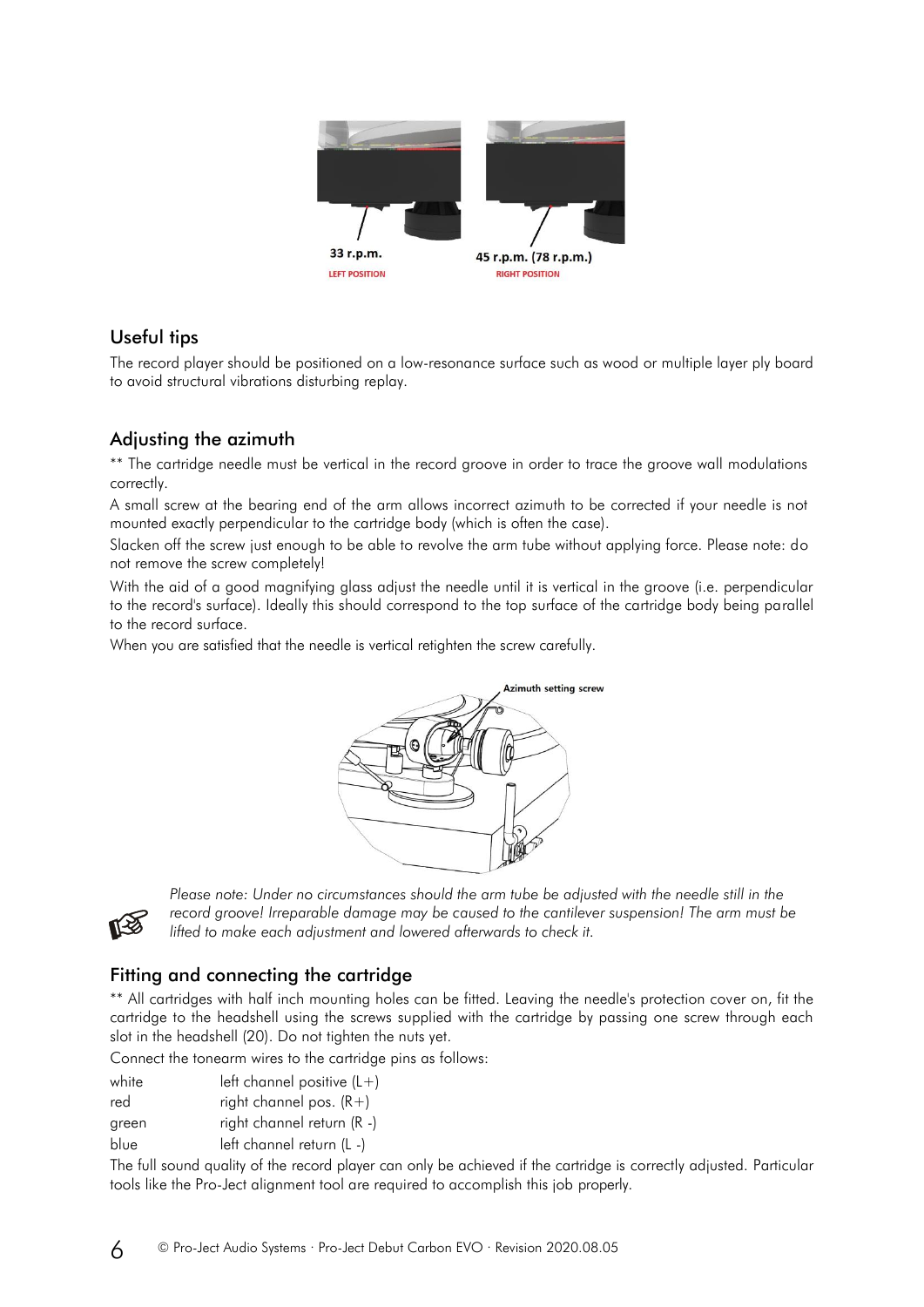If you are not well acquainted with the adjustment of cartridges you are advised to call upon the willing help of your Pro-Ject dealer to accomplish this task for you.



*Please note: Adjusting a cartridge and tonearm calls for the greatest care in order to avoid damaging the cartridge or tonearm bearings. Leave this work to your dealer if you are in any way unsure of the necessary steps and precautions to be taken.*

### Maintenance and cleaning

Your record player requires little or no regular maintenance. Remove dust with a slightly moistened antistatic cloth. Never use a dry cloth because this will create static electricity which attract more dust! Antistatic cleaning fluids are available at specialist stores but must be applied sparingly to avoid damage to rubber parts. It is recommended to fit the needle cover before cleaning or maintenance is carried out to avoid damage. If the player is not used over a long period of time the drive belt can be removed to prevent unequal stretching.



*Always disconnect the record player from the mains power supply as a precaution before maintenance!*

## Technical specifications Pro-Ject Debut Carbon EVO/ Pro-Ject 8.6cc

| Nominal speeds                   | 33/45 r.p.m. *** 78 r.p.m. optional                       |
|----------------------------------|-----------------------------------------------------------|
| Speed variance                   | $33: \pm 0.50\%$ 45: $\pm 0.60\%$                         |
| Wow and flutter                  | $33: \pm 0.17\%$ 45: $\pm 0.15\%$                         |
| Signal to noise                  | 68dB                                                      |
| Effective tonearm mass           | 6q                                                        |
| Effective tonearm length         | $8.6$ " (218.5mm)                                         |
| Overhang                         | 18,5mm                                                    |
| Power consumption                | 4W/0W in Stand-By                                         |
| Outboard power supply            | 15V / 0 – 0.8mA DC (set at 0.5mA), universal power supply |
| Dimensions (W x H x D)           | 415 x 118 x 320mm, dust cover open 415 x 365 x 405mm      |
| Weight                           | 5,6kg                                                     |
| Dimensions packaging (W x H x D) | 488 x 235 x 393mm                                         |
| Weight incl. packaging           | 8.0kg                                                     |

#### Technical specifications MM-Sumiko Rainier

| Frequency range            | 12-25.000Hz                             |
|----------------------------|-----------------------------------------|
| Channel separation         | 25dB/1kHz                               |
| Output voltage             | 5mV                                     |
| Recommended load impedance | 47kohms/amplifier connection – MM-input |
| Compliance/stylus type     | $10 \mu m/mN$ – elliptical              |
| Recommended tracking force | 20mN                                    |
| Weight                     | 6.5g                                    |
|                            |                                         |

## Technical specifications MM-Cartridge Ortofon 2M Red

| Frequency range            | 20-22.000Hz                             |
|----------------------------|-----------------------------------------|
| Channel separation         | 22dB/1kHz                               |
| Output voltage             | 5.5mV                                   |
| Recommended load impedance | 47kohms/amplifier connection - MM-input |
| Compliance/stylus type     | $20 \mu m/mN$ – elliptical              |
| Recommended tracking force | 17.5mN                                  |
| Weight                     | 7.2q                                    |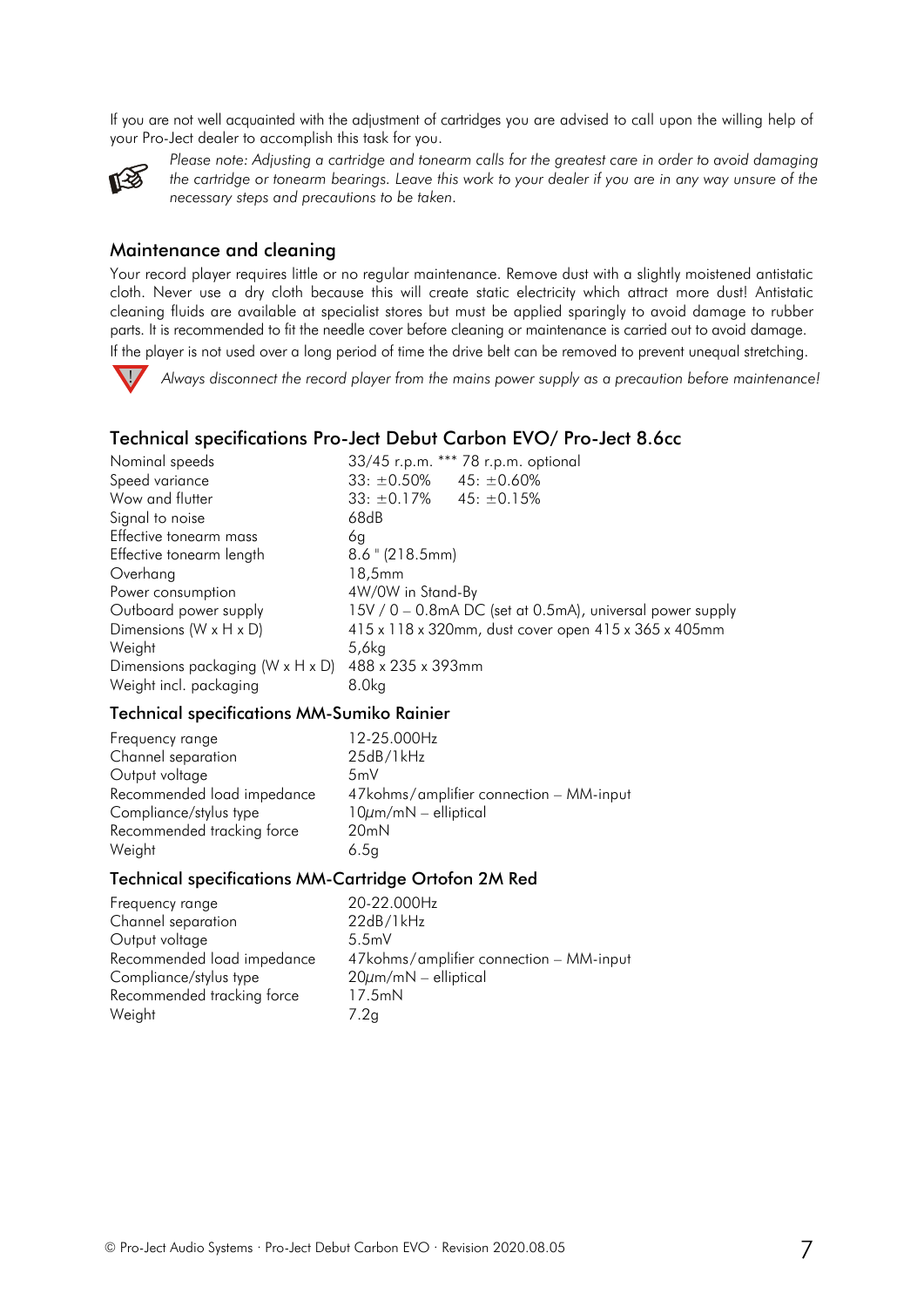## Potential incorrect use and fault conditions

Pro-Ject turntables are manufactured to the highest standards and undergo strict quality controls before leaving the factory. Faults that may possibly occur are not necessarily due to material or production faults but can sometimes be caused by incorrect use or unfortunate circumstances. Therefore, the following list of common fault symptoms is included.

#### The platter doesn't turn although the unit is switched on:

The unit is not connected to the mains power supply. No mains at the socket. Drive belt is not fitted or has slipped off.

#### No signal through one or other channel or both channels:

No signal contact from the cartridge to the internal tonearm wiring or from that to the arm lead or from that to the phono box or between that and the amplifier. This could be due to a faulty plug, broken wire or solder joint or simply loose plug/socket connection. Phono input not selected at amplifier.

Amplifier not switched on.

Amplifier or speakers defective or muted.

No connection to the loudspeakers.

#### Strong hum on phono input:

No earth connection from cartridge or arm or arm cable to amplifier, or earth loop.

#### Distorted or inconsistent sound from one or both channels:

Record player is connected to wrong input of amplifier, or MM/MC switch incorrectly set. Needle or cantilever damaged.

Wrong r.p.m., drive belt overstretched or dirty, platter bearing without oil, dirty or damaged.

## Service

Should you encounter a problem which you are not able to alleviate or identify despite the above information, please contact your dealer for further advice. Only when the problem cannot be resolved there should the unit be sent to the responsible distributor in your country.

Guarantee repairs will only be effected if the unit is returned correctly packaged. For this reason we recommend keeping the original packaging.

Never return a record player without making sure that is it safely disassembled and correctly packaged in the original packaging according to the diagrams on the last page of this user guide. Please remove these parts and pack them separately: lid (10), counterweight (6), anti-skating weight (15) platter (5) and belt (3). Fit the cartridge protection cap. Insert the transport lock for the tonearm (8) prior to carefully packaging the record player.

#### **Warranty**



*The manufacturer accepts no responsibility for damage caused by not adhering to these instructions for use and/or by transportation without the original packaging. Modification or change to any part of the product by unauthorized persons release the manufacturer from any liability over and above the lawful rights of the customer.*

PRO-JECT is a Registered Trademark of H. Lichtenegger.

This guide was produced by: Pro-Ject Audio Systems Copyright © 2020. All rights reserved.

The information was correct at the time of going to press. The manufacturer reserves the right to make changes to the technical specification without prior notice as deemed necessary to uphold the ongoing process of technical development.